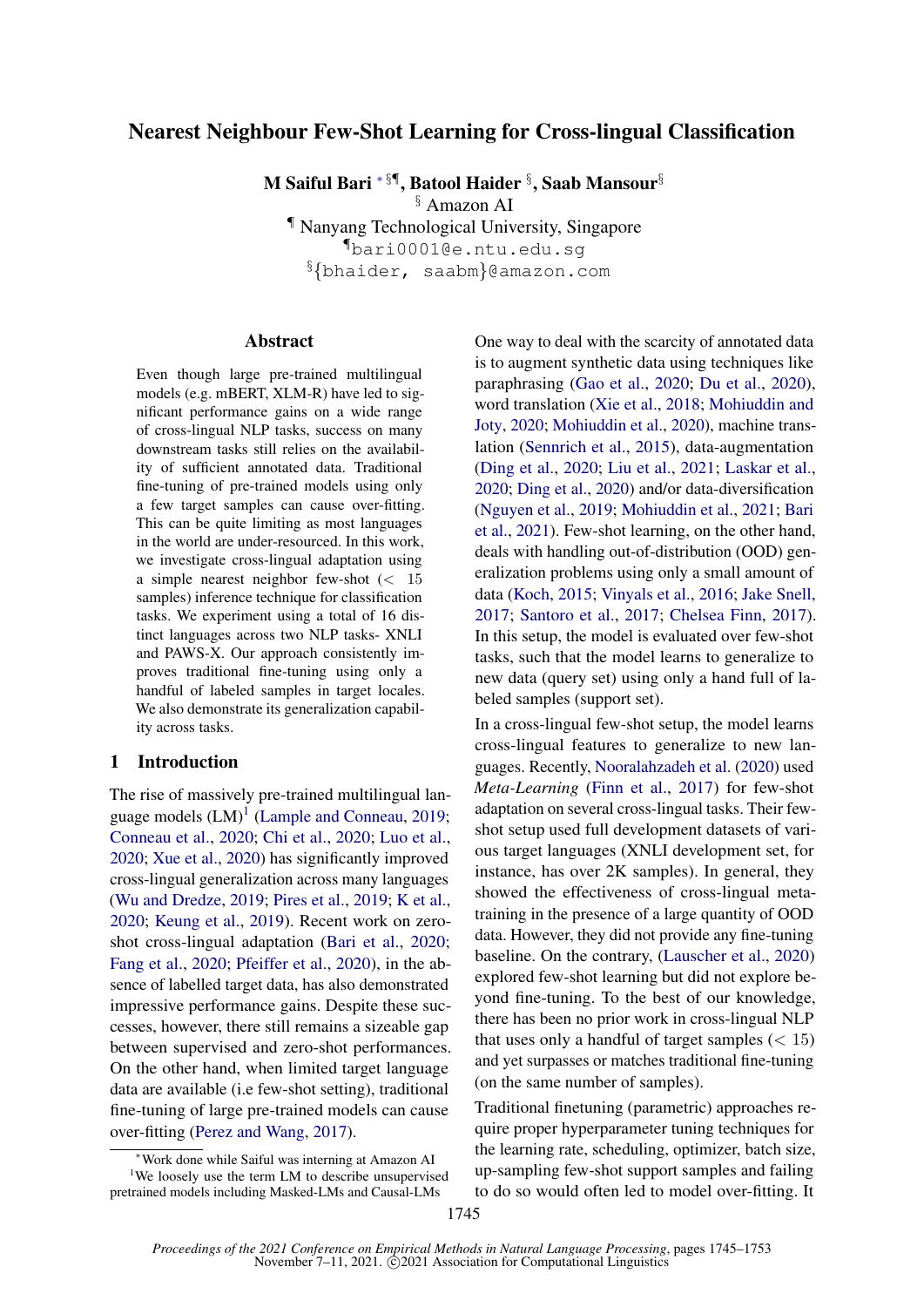can be expensive to update parameters of large model frequently for few shot adaption, each time there is a fresh batch of support samples. As the model grows bigger, it becomes almost unscalable to update weights frequently for few shot adaptation. It takes significant amount of time to update gradients for a few number of samples and then perform inference. There have been previous successful attempts to inject external knowledge via non-parametric methods [\(Wang et al.,](#page-5-16) [2017;](#page-5-16) [Khan](#page-4-17)[delwal et al.,](#page-4-17) [2020,](#page-4-17) [2019\)](#page-4-18).

In this work, we explore a simple *Nearest Neighbor Few-shot Inference* (NNFS) approach for crosslingual classification tasks. Our main objective is to utilize very few samples to perform adaptation on a given target language. To achieve this, we first fine-tune a multilingual LM on a high resource source language (*i.e.,* English), and then apply fewshot inference using few support examples from the target language. Unlike other popular metalearning approaches that focus on improving the fine-tuning/training setup to achieve better generalization [\(Chelsea Finn,](#page-4-14) [2017;](#page-4-14) [Ravi and Larochelle,](#page-5-17) [2017b\)](#page-5-17), our approach applies to the inference phase. Hence, we do not update the weights of the LM using target language samples. This makes our approach complimentary to other regularized finetuning based few-shot meta-learning approaches. Our key contributions are as follows:

- We propose a simple method for cross-lingual few-shot adaptation on classification tasks during inference. Since our approach applies to inference, it does not require updating the LM weights using target language data.
- Using only a few labeled target support samples, we test our approach across 16 distinct languages belonging to two NLP tasks and achieve consistent improvements over traditional fine-tuning.
- We demonstrate that our proposed method generalizes well not only across languages but also across tasks.
- As the support sets are minimal in size, subsequent results obtained using them can suffer from high variability. We borrow the idea of *episodic testing* widely used in computer vision few-shot tasks, to evaluate few-shot performance for NLP tasks (more details in section [3.3\)](#page-2-0).

We also opensource our implementation<sup>[2](#page-0-0)</sup>.

# 2 Method

The objective of few-shot learning is to adapt from a source distribution to a new target distribution using only few samples. The traditional fewshot setup [\(Chelsea Finn,](#page-4-14) [2017;](#page-4-14) [Snell et al.,](#page-5-18) [2017;](#page-5-18) [Vinyals et al.,](#page-5-13) [2016\)](#page-5-13) involves adapting a model to the distribution of new classes. Similarly, in a crosslingual setup, we adapt a pre-trained LM, that has been fine-tuned using a high resource language, to a new target language distribution [\(Lauscher et al.,](#page-4-16) [2020;](#page-4-16) [Nooralahzadeh et al.,](#page-5-15) [2020\)](#page-5-15).

# 2.1 Setup

We begin by fine-tuning a pre-trained model  $\theta_{lm}$ [\(Conneau et al.,](#page-4-1) [2020\)](#page-4-1) to a specific task  $\mathcal{T}_s$  using a high resource (source) language data set  $\mathcal{D}_{src} =$  $(\mathcal{X}_{src}, \mathcal{Y}_{src})$ , to get an adapted model  $\theta_{\mathcal{T}_s}^{src}$ . We use  $\theta_{\mathcal{T}_{s}}^{src}$  to perform few-shot adaptation.

In our few-shot setup, we assume to possess very few labeled support samples  $\mathcal{D}_s = (\mathcal{X}_s, \mathcal{Y}_s)$  from the target language distribution. A support set covers  $C$  classes, where each class carries  $N$  number of samples. This is a standard C*-way-*N*-shot* few-shot learning setup. The objective of our proposed method is to classify the unlabeled query samples  $\mathcal{D}_q = (\mathcal{X}_q)$ . We denote the latent representation of the support and query samples as  $X_s$ and  $X_q$ , respectively, where  $X_s = \theta_{\mathcal{T}_s}^{src}(\mathcal{X}_s)$  and  $X_q = \theta_{\mathcal{T}_s}^{src}(\mathcal{X}_q)$ .

# 2.2 Nearest Neighbor Class

Let  $|\mathcal{D}_s|$  and  $|\mathcal{D}_q|$  be the total number of support and query samples. For query samples  $\mathcal{X}_q$ , feature representations  $X_q$  is obtained by forward propagation on  $\theta_{\mathcal{T}_s}^{src}$  model. For each query representation  $x_q$ , we define a latent binary assignment vector  $y_q = [y_{q,1}, y_{q,2}, \ldots, y_{q,C}]$ . Here,  $y_{q,i}$  is a binary variable such that,

$$
y_{qi} = \mathbb{1}_i(y_q) := \begin{cases} 1 & \text{if } y_q \in i, \\ 0 & \text{if } y_q \notin i. \end{cases}
$$
 (1)

and  $\sum_i y_{qi} = 1$ . Let  $\mathcal{Y}_q$  denote the  $\mathcal{R}^{N_q \times C}$  matrix where each row represents the  $y_q$  term of each query.

<span id="page-1-0"></span>We compute the centroid,  $m_c$ , of each class by taking the mean of its support representations  $\mathcal{X}_s$ . Next, we compute the distances between each  $x_a$ and  $m_c$  (Equation [2\)](#page-1-0). Our loss function becomes,

$$
\sum_{i=1}^{N_q} \sum_{c=1}^{C} y_{q,c} d(x_q, m_c)
$$
 (2)

<sup>2</sup> https://github.com/amazon-research/nearest-neighborcrosslingual-classification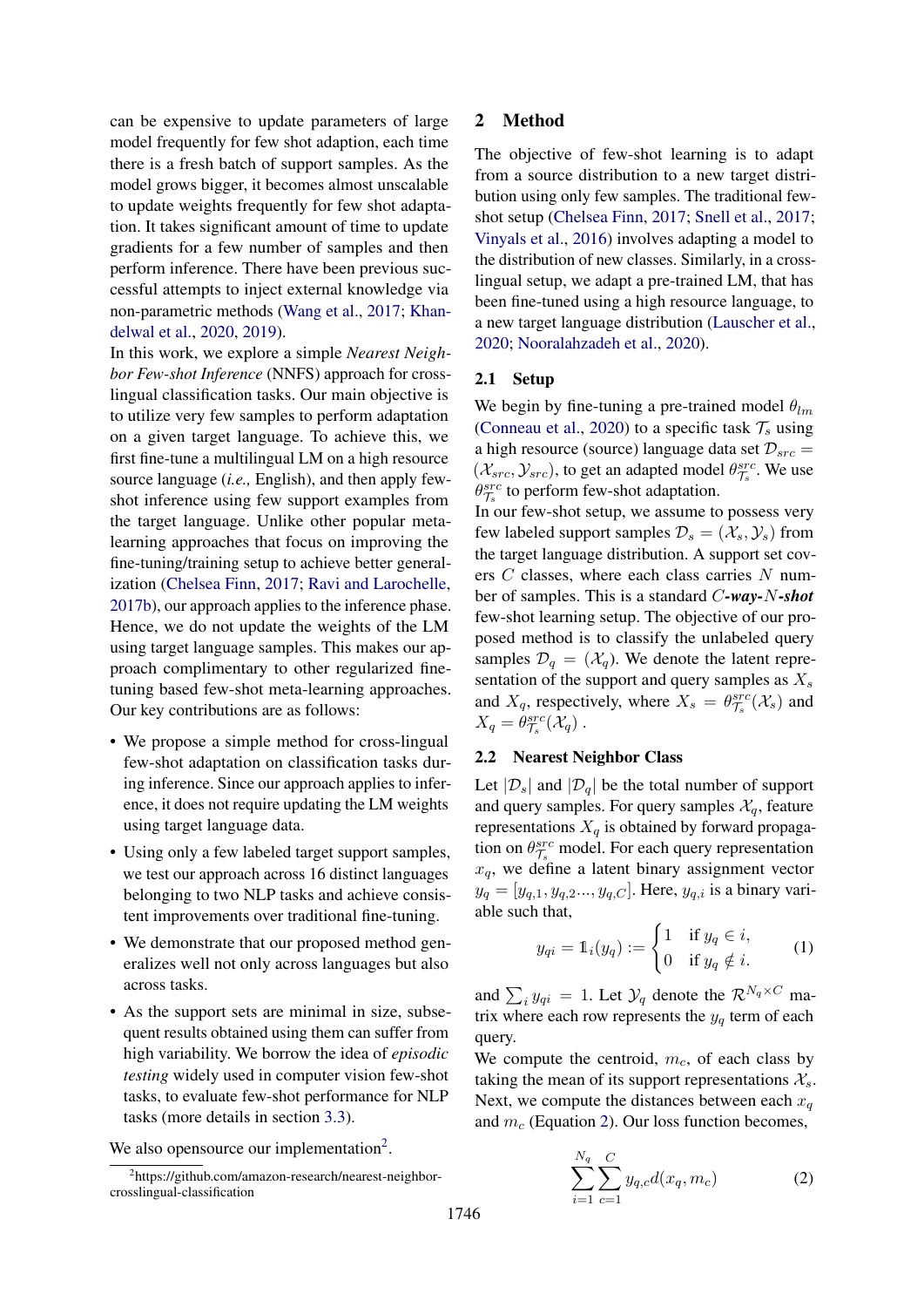<span id="page-2-2"></span>Finally, we assign each  $x_q$  the label of the class it has the minimum distance to. This is done using the following function,

$$
y_{qc^*} = \begin{cases} 1 & \text{if } c = \arg \min_{c^* \in \{1, 2, ..., C\}} d(x_q, m_c) \\ 0 & otherwise \end{cases}
$$
 (3)

<span id="page-2-1"></span>Algorithm 1 Nearest Neighbor Few-shot Inference **Input:** Model  $\theta_{\tau_s}^{src}$  trained using source language, support set  $\mathcal{D}_s = (\mathcal{X}_s, \mathcal{Y}_s)$ , query Set  $\mathcal{D}_q = (\mathcal{X}_q)$ , mean representation of train/dev samples  $m_s$ **Output:** Distribution of the query label,  $\mathcal{Y}_q$ 1: /\* feature representation

normalization \*/ 2:  $\hat{X}_s, \hat{X}_q = \theta_{\mathcal{T}_s}^{src}(\mathcal{X}_s), \theta_{\mathcal{T}_s}^{src}(\mathcal{X}_q)$ 3:  $\tilde{X_s}, \tilde{X_q} = \hat{X_s} - m_s, \hat{X_q} - m_s$ 4:  $X_s, X_q=\frac{\tilde{X_s}}{||\tilde{X_s}||_2}, \frac{\tilde{X_q}}{||\tilde{X_q}|}$  $||\tilde{X_q}||_2$ 5: /\* Calculate  $m_c$  \*/ 6:  $\eta = \frac{1}{|\mathcal{D}_s|} \sum_{i=1}^{|\mathcal{D}_s|} X_s - \frac{1}{|\mathcal{D}_q|} \sum_{i=1}^{|\mathcal{D}_q|} X_q$ 7:  $X_q = X_q + \eta$ 8: /\* Calculate mean representation of each of the classes \*/ 9:  $\hat{m}_c = \frac{1}{\sum_{i}^{\lfloor \mathcal{D}_s \rfloor} 1_{\{c\}}(\mathcal{Y}_i)} \sum_{i}^{\lfloor \mathcal{D}_s \rfloor} 1_{\{c\}}(\mathcal{Y}_i) X_i$ 10:  $\hat{y}_{qc*} =$  $\sqrt{ }$ J  $\mathcal{L}$ 1 if  $c^* = \arg \min_{c \in \{1,2,...,C\}} (1 - \cos(X_q, \hat{m}_c))$ 0 otherwise 11:  $/\star \mathcal{D}_i^c$  accumulates all the samples for the class  $c$  from  $i$  dataset  $*/$ 12:  $m_c = \frac{1}{|\mathcal{D}_s^c| + |\mathcal{D}_q^c|} \sum_{X' \in \{X_s^c, X_q^c\}} \frac{\exp(\cos(X', \hat{m_c}))}{\sum_{c=1}^c \exp(\cos(X', \hat{m_c})} X'$ 13:  $a_q = [a_{q,1}, a_{q,2}, ..., a_{q,C}]; a_{q,c} = d(x_q, m_c)$ 14:  $y_q^i = \frac{exp(-a_q)}{exp(-a_q)[1,1,\ldots]^t}$ 15: Return  $\mathcal{Y}_q = \left\{ y_q \right\}^{|\mathcal{X}_q|}$  $q=1$ 

Traditional *inductive inference* handles each query sample (one at a time), independent of other query samples. On the contrary, our proposed approach includes additional *Normalization* and *Transduction* steps. Algorithm [1](#page-2-1) illustrates our approach. Here we discuss these additional steps in more detail.

Norm. We measure the cross-lingual shift as the difference between the mean representations of the support set (target language) and the training set (en),  $m_s$ . We then perform cross-lingual shift correction on the query set. To achieve this, at first, we extract the latent representation of both support and query samples from  $\theta_{\mathcal{T}_s}^{src}(\mathcal{X}_s)$ . We then center the representation (Alg  $1 \#3$  $1 \#3$ ) by subtracting the mean representation of the train/dev data of the source language, followed by L2 normalization of both representations (train/dev). Algorithm [1](#page-2-1)

(#2-7) further details our approach.

Transduction. We apply prototypical rectification (*proto-rect*) [\(Liu et al.,](#page-5-19) [2019\)](#page-5-19) on the extracted features of LM. In the rectification step, to compute  $m_c$  (in Alg[.1\)](#page-2-1), initially, we obtain the mean representation for each of the support classes by taking the weighted combination of  $X_s$  and  $X_q$ . Finally, we calculate predictions on the query set using equation [3.](#page-2-2) We also present our proposed NNFS inference in Figure 2 in the Appendix.

## 3 Experimental Settings

### 3.1 Data

We use two standard multilingal datasets - *XNLI* [\(Williams et al.,](#page-5-20) [2018\)](#page-5-20) (15 languages) and *PAWS-X* [\(Zhang et al.,](#page-5-21) [2019\)](#page-5-21) (7 languages) to evaluate our proposed method. Additional details on languages and complexity of the task can be found in the Appendix. For few-Shot inference, we use samples from the target language development data to construct the support sets and the test data to construct the query sets.

## 3.2 Fine-tuning

We use XLMR-large [\(Conneau et al.,](#page-4-1) [2020\)](#page-4-1) as our pre-trained language model  $\theta_{lm}$  and perform standard fine-tuning using labeled English data to adapt it to task model  $\theta_{\mathcal{T}_s}^{src}$ . We tune the hyper-parameters using English development data and report results using the best performing model (optimal hyperparameters have been enlisted in the appendix). We train our model using 5 different seeds and report average results across them. We use the same optimal hyper-parameters to fine-tune on the target languages. As baseline we add two additional finetuning named *head* and *full*. Fine-tuning *full* means all the parameters of the model are updated. This is very unlikely in Few-shot scenarios. Fine-tuning head means only the parameters of the last linear layer are updated.

### <span id="page-2-0"></span>3.3 Evaluation Setup

[Nooralahzadeh et al.](#page-5-15) [\(2020\)](#page-5-15) and [Lauscher et al.](#page-4-16) [\(2020\)](#page-4-16) used 10 and 5 different seeds to measure the few-shot performance. As few-shot learning involves randomly selecting small support sets, results may vary greatly from one experiment to the next, and hence may not be reliable [\(Le et al.,](#page-4-19) [2020\)](#page-4-19). In computer vision, *episodic testing* [\(Ravi](#page-5-22) [and Larochelle,](#page-5-22) [2017a;](#page-5-22) [Li et al.,](#page-5-23) [2019;](#page-5-23) [Ziko et al.,](#page-6-0)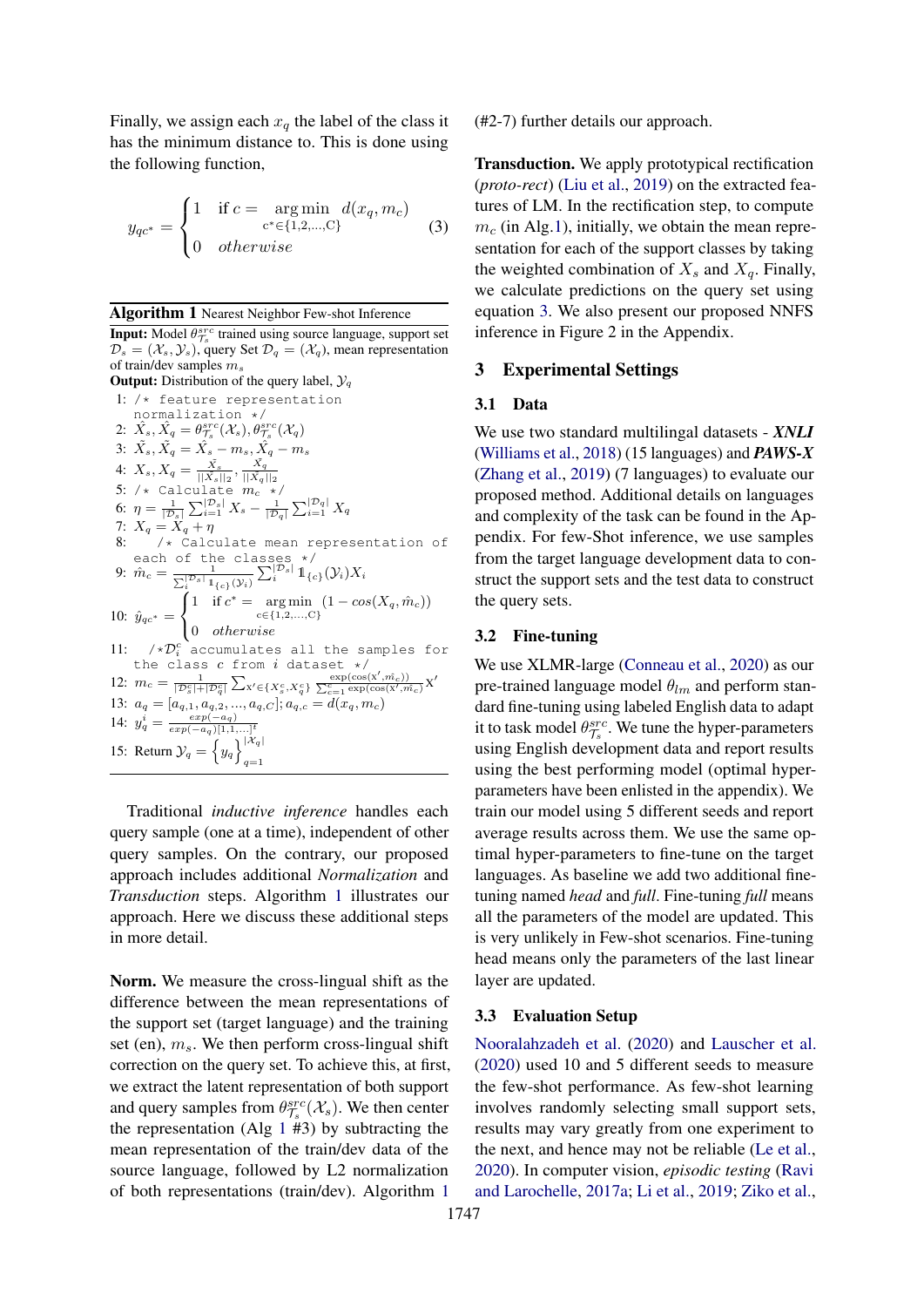| Exp. Type          | Resource                 | fr   | <b>es</b> | de        | el   | bg   | ru                  | tr        | ar                                                              | VÌ   | th   | zh   | hi             | <b>SW</b> | ur                  | avg |
|--------------------|--------------------------|------|-----------|-----------|------|------|---------------------|-----------|-----------------------------------------------------------------|------|------|------|----------------|-----------|---------------------|-----|
|                    |                          |      |           |           |      |      |                     |           | $\theta_{\tau}^{src}$ = Finetuned-XLM-R-large with XNLI dataset |      |      |      |                |           |                     |     |
| Zero-Shot          | en                       | 83.1 | 84.8      | 83.0      | 82.2 | 83.4 | -80.1               | 78.8      | 78.8                                                            | 80.1 | 78.1 | 79.4 | 76.7           |           | 72.7 72.9 79.6      |     |
| NΝ                 | $en+fs-3.5$              | 83.0 | 84.6      | 82.7      | 82.0 | 83.3 | 80.3                | 78.9      | 79.2                                                            | 80.2 | 78.3 | 79.5 | 76.6           | 71.9      | 73.0 79.5           |     |
| +proto-rect        | $en+fs-3.5$              | 83.7 |           | 85.2 83.5 | 82.7 | 84.1 |                     | 81.2 79.8 | 80.3                                                            | 81.2 | 79.4 | 80.4 |                |           | 77.7 73.5 74.4 80.5 |     |
| $+norm$            | $en+fs-3.5$              | 83.1 | 84.6      | 82.8      | 82.1 | 83.5 | 80.4                | 79.0      | 79.3                                                            | 80.4 |      |      | 78.5 79.6 76.6 | 71.8      | 73.0 79.6           |     |
| +proto-rect        | en+fs-3.5 83.8 85.2 83.4 |      |           |           |      |      | 82.8 84.2 81.3 79.8 |           | 80.2                                                            | 81.3 | 79.4 | 80.3 | 77.7           |           | 73.2 74.2 80.5      |     |
| Fine-tuning (full) | $en+fs-3.5$              | 83.2 | 84.6      | 82.9      | 82.2 | 83.5 | 80.8                | 79.2      | 79.5                                                            | 80.5 | 78.6 | 80.2 | 77.0           | 72.6      | 74.0 79.9           |     |
| Fine-tuning (head) | $en+fs-3.5$              | 83.2 | 84.9      | 83.2      | 82.3 |      | 83.5 80.4           | 79.0      | 79.1                                                            | 80.3 | 78.4 | 79.6 | 76.9           | 72.9      | 73.2 79.8           |     |

Table 1: Few-shot XNLI accuracy results across 14 languages with average improvements for each of the methods. All the confidence interval is less than 0.07 in the experiments. "fs-3.5" means 3-way-5-shot learning.

| Exp. Type          | Resource                                                          | de   | es   | fr   | ia   | ko   | zh   | avg  |
|--------------------|-------------------------------------------------------------------|------|------|------|------|------|------|------|
|                    | $\theta_{\tau}^{src}$ = Finetuned-XLM-R-large with PAWS-X dataset |      |      |      |      |      |      |      |
| Zero-Shot          | en                                                                | 89.8 | 89.6 | 90.5 | 78.8 | 78.6 | 81.9 | 84.9 |
| NN                 | $en+fs-2.5$                                                       | 89.8 | 89.8 | 90.6 | 79.8 | 80.4 | 82.5 | 85.5 |
| +proto-rect        | $en+fs-2.5$                                                       | 90.3 | 90.2 | 91.0 | 80.5 | 81.2 | 83.3 | 86.1 |
| $+norm$            | $en+fs-2.5$                                                       | 90.0 | 90.2 | 90.8 | 79.9 | 80.7 | 82.7 | 85.7 |
| +proto-rect        | $en+fs-2.5$                                                       | 90.4 | 90.6 | 91.2 | 80.5 | 81.3 | 83.5 | 86.3 |
| Fine-tuning (full) | $en+fs-2.5$                                                       | 88.9 | 89.1 | 89.6 | 79.2 | 79.7 | 82.0 | 84.7 |
| Fine-tuning (head) | $en+fs-2.5$                                                       | 90.0 | 89.8 | 90.7 | 79.3 | 79.5 | 82.1 | 85.3 |
|                    |                                                                   |      |      |      |      |      |      |      |

Table 2: Few-shot PAWS-X acc. results across 6 languages. Here in Resource column, "en" indicates model is trained with full English training data. fs-2.5 means 2-way-5-shot learning.

<span id="page-3-0"></span>

| Exp. Type                                                       | Resource     | en   | de   | es   | fr   | ja   | ko   | zh   | avg  |  |  |
|-----------------------------------------------------------------|--------------|------|------|------|------|------|------|------|------|--|--|
| $\theta_{\tau}^{src}$ = Finetuned-XLM-R-large with XNLI dataset |              |      |      |      |      |      |      |      |      |  |  |
| Zero-Shot                                                       | en           | 41.4 | 43.5 | 44.1 | 43.8 | 46.0 | 46.7 | 44.4 | 44.3 |  |  |
| NN                                                              | $en+f$ s-2.5 | 71.5 | 66.8 | 65.2 | 66.6 | 60.1 | 58.8 | 61.8 | 64.4 |  |  |
| +proto-rect                                                     | $en+fs-2.5$  | 70.5 | 66.1 | 65.1 | 66.2 | 60.0 | 58.6 | 61.6 | 64.0 |  |  |
| $+norm$                                                         | $en+f$ s-2.5 | 72.2 | 67.8 | 66.1 | 67.2 | 60.8 | 59.7 | 62.5 | 65.2 |  |  |
| +proto-rect                                                     | $en+fs-2.5$  | 72.0 | 67.5 | 65.9 | 66.7 | 61.0 | 59.5 | 62.8 | 65.0 |  |  |
| Fine-tuning (full)                                              | $en+fs-2.5$  | 64.4 | 59.4 | 58.3 | 59.6 | 54.0 | 53.7 | 54.8 | 57.7 |  |  |
| Fine-tuning (head)                                              | $en+fs-2.5$  | 48.2 | 47.9 | 48.3 | 48.2 | 47.7 | 48.2 | 46.8 | 47.9 |  |  |

Table 3: PAWS-X accuracy results for cross-task experiments across 6 languages. For this experiment, we fine-tuned XLM-R LM using the XNLI task and then applied few-shot inference on the PAWS-X task.

2020) is often used for evaluating few-shot experiments. Each episode is composed of small randomly selected support and query sets. Model's performance on each episode is noted, and the average performance score, alongside the confidence interval (95%) across all episodes are reported. To the best of our knowledge, episodic testing has not been leveraged for cross-lingual few-shot learning in NLP.

We evaluate our approach using 300 episodes per seed model  $\theta_{\tau}^{src}$  totalling 1500 episodic testing and report their average scores. For each episode, we perform C-way-N-shot inference. For 2-way-5-shot setting, for instance, we randomly select 15 query samples per class, and  $2 \times 5$  number of support samples. For XNLI and PAWS-X, we use 3 and 2 as the value of C, respectively. Our episodic testing approach has been detailed further in the Episodic Algorithm of the Appendix.

#### $3.4$ **Results and Analysis**

After training the model with the source language samples (i.e. labeled English data), we perform additional fine-tuning using  $C$ -way-5-shot target language samples. Finally, we perform our proposed NNFS inference.

The fine-tuning baseline using limited target language samples result in small but non-significant improvements over the zero-shot baseline. The NNFS inference approach, however, resulted in performance gains using only 15 (3-way-5-shot) and 10 (2-way-5-shot) support examples for both XNLI and PAWS-X tasks. When compared to the few-shot baseline, we got an average improvement of 0.6 on XNLI (table 4) and 1.0 on PAWS-X (table 5). At first we experimented with 3-shot support samples but did not observe any few-shot capability in the model. We also experimented with 10-shot setup and found similar improvements of NNFS on top of the Fine-tuning baseline (results have been added to the Appendix). Interestingly, for both cases, we observed higher performance gains on low resource languages.

To further evaluate the effectiveness of our model. we tested it in a cross-task setting. We first trained the model on XNLI (EN data) and then used NNFS inference on PAWS-X. Table 3 demonstrates an impressive average performance gain of +7.3 across all PAWS-X languages, over the fine-tuning baseline.

In addition to that, NNFS inference approach is fast. When compared to the zero-shot inference  $(1x)$ , our approach takes only  $\approx 1.36 - 1.7x$  time of computation cost compared to the finetuning time which takes  $\approx 38 - 40x$ . Table 6 in appendix shows the inference time details on both tasks.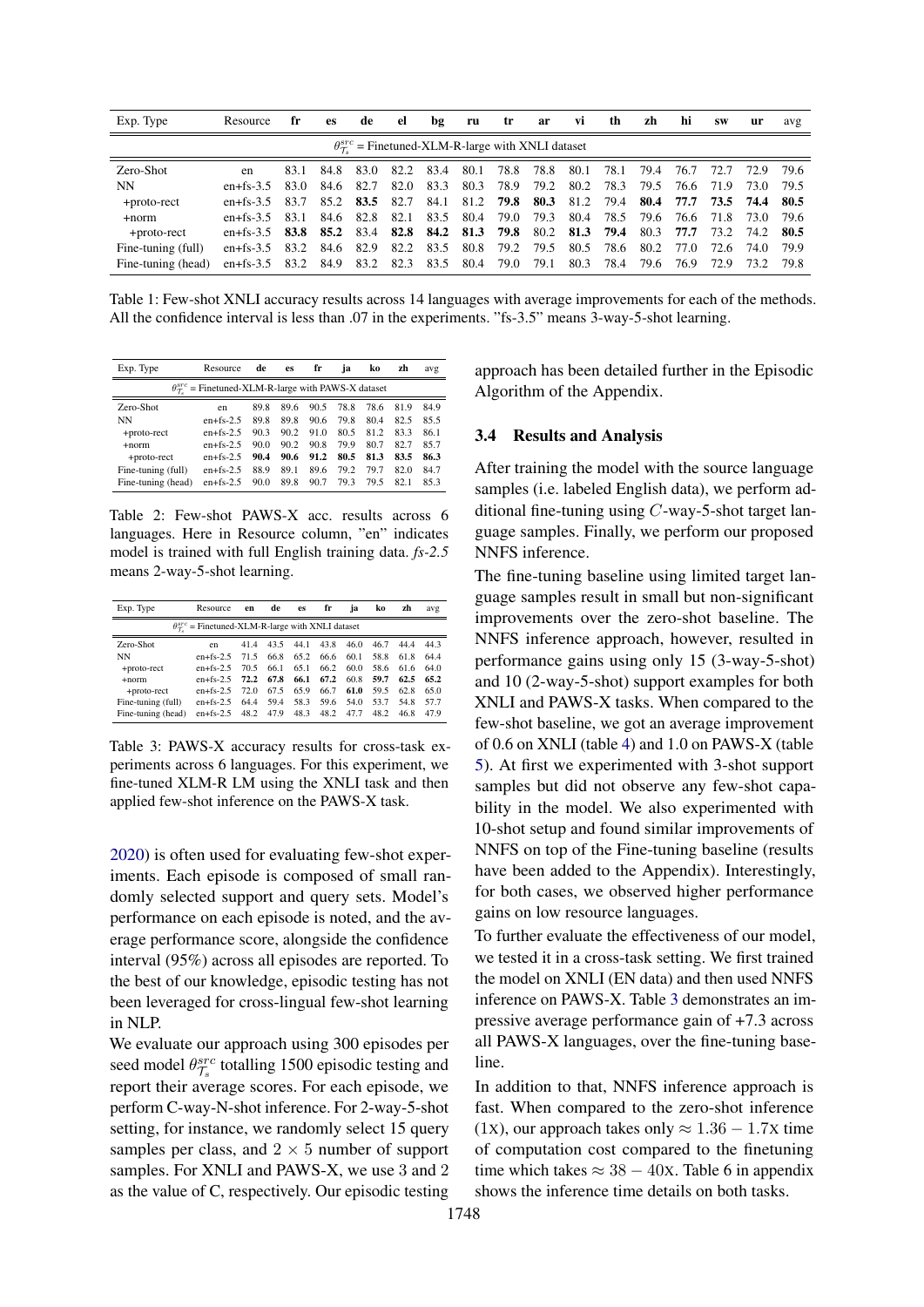# 4 Conclusion

The paper proposes a nearest neighbour based fewshot adaptation algorithm accompanied by a necessary evaluation protocol. Our approach does not require updating the LM weights and thus avoids over-fitting to limited samples. We experiment using two classification tasks and results demonstrate consistent improvements over finetuning not only across languages, but also across tasks.

## References

- <span id="page-4-5"></span>M Saiful Bari, Shafiq Joty, and Prathyusha Jwalapuram. 2020. Zero-Resource Cross-Lingual Named Entity Recognition. In *Proceedings of the 34th AAAI Conference on Artifical Intelligence*, AAAI '20, pages xx–xx, New York, USA. AAAI.
- <span id="page-4-11"></span>M Saiful Bari, Tasnim Mohiuddin, and Shafiq Joty. 2021. [UXLA: A robust unsupervised data augmen](https://doi.org/10.18653/v1/2021.acl-long.154)[tation framework for zero-resource cross-lingual](https://doi.org/10.18653/v1/2021.acl-long.154) [NLP.](https://doi.org/10.18653/v1/2021.acl-long.154) In *Proceedings of the 59th Annual Meeting of the Association for Computational Linguistics and the 11th International Joint Conference on Natural Language Processing (Volume 1: Long Papers)*, pages 1978–1992, Online. Association for Computational Linguistics.
- <span id="page-4-14"></span>Sergey Levine Chelsea Finn, Pieter Abbeel. 2017. [Model-agnostic meta-learning for fast adaptation of](http://arxiv.org/abs/1703.03400) [deep networks.](http://arxiv.org/abs/1703.03400)
- <span id="page-4-2"></span>Zewen Chi, Li Dong, Furu Wei, Nan Yang, Saksham Singhal, Wenhui Wang, Xia Song, Xian-Ling Mao, Heyan Huang, and Ming Zhou. 2020. [Infoxlm: An](http://arxiv.org/abs/2007.07834) [information-theoretic framework for cross-lingual](http://arxiv.org/abs/2007.07834) [language model pre-training.](http://arxiv.org/abs/2007.07834)
- <span id="page-4-1"></span>Alexis Conneau, Kartikay Khandelwal, Naman Goyal, Vishrav Chaudhary, Guillaume Wenzek, Francisco Guzmán, Edouard Grave, Myle Ott, Luke Zettlemoyer, and Veselin Stoyanov. 2020. [Unsupervised](https://doi.org/10.18653/v1/2020.acl-main.747) [cross-lingual representation learning at scale.](https://doi.org/10.18653/v1/2020.acl-main.747) In *Proceedings of the 58th Annual Meeting of the Association for Computational Linguistics*, pages 8440– 8451, Online. Association for Computational Linguistics.
- <span id="page-4-20"></span>Alexis Conneau, Guillaume Lample, Ruty Rinott, Adina Williams, Samuel R. Bowman, Holger Schwenk, and Veselin Stovanov. 2018. XNLI: evaluatand Veselin Stoyanov. 2018. [ing cross-lingual sentence representations.](http://arxiv.org/abs/1809.05053) *CoRR*, abs/1809.05053.
- <span id="page-4-9"></span>Bosheng Ding, Linlin Liu, Lidong Bing, Canasai Kruengkrai, Thien Hai Nguyen, Shafiq Joty, Luo Si, and Chunyan Miao. 2020. [DAGA: Data augmentation](https://doi.org/10.18653/v1/2020.emnlp-main.488) [with a generation approach for low-resource tagging](https://doi.org/10.18653/v1/2020.emnlp-main.488) [tasks.](https://doi.org/10.18653/v1/2020.emnlp-main.488) In *Proceedings of the 2020 Conference on Empirical Methods in Natural Language Processing (EMNLP)*, pages 6045–6057, Online. Association for Computational Linguistics.
- <span id="page-4-8"></span>Jingfei Du, Edouard Grave, Beliz Gunel, Vishrav Chaudhary, Onur Celebi, Michael Auli, Ves Stoyanov, and Alexis Conneau. 2020. [Self-training im](http://arxiv.org/abs/2010.02194)[proves pre-training for natural language understand](http://arxiv.org/abs/2010.02194)[ing.](http://arxiv.org/abs/2010.02194) *CoRR*, abs/2010.02194.
- <span id="page-4-6"></span>Yuwei Fang, Shuohang Wang, Zhe Gan, Siqi Sun, and Jingjing Liu. 2020. [Filter: An enhanced fusion](http://arxiv.org/abs/2009.05166) [method for cross-lingual language understanding.](http://arxiv.org/abs/2009.05166)
- <span id="page-4-15"></span>Chelsea Finn, Pieter Abbeel, and Sergey Levine. 2017. [Model-agnostic meta-learning for fast adaptation of](http://arxiv.org/abs/1703.03400) [deep networks.](http://arxiv.org/abs/1703.03400) *CoRR*, abs/1703.03400.
- <span id="page-4-7"></span>Silin Gao, Yichi Zhang, Zhijian Ou, and Zhou Yu. 2020. [Paraphrase augmented task-oriented dialog genera](http://arxiv.org/abs/2004.07462)[tion.](http://arxiv.org/abs/2004.07462)
- <span id="page-4-13"></span>Richard S. Zemel Jake Snell, Kevin Swersky. 2017. [Prototypical networks for few-shot learning.](http://arxiv.org/abs/1703.05175)
- <span id="page-4-3"></span>Karthikeyan K, Zihan Wang, Stephen Mayhew, and Dan Roth. 2020. [Cross-lingual ability of multilin](https://openreview.net/forum?id=HJeT3yrtDr)gual {bert}[: An empirical study.](https://openreview.net/forum?id=HJeT3yrtDr) In *International Conference on Learning Representations*.
- <span id="page-4-4"></span>Phillip Keung, yichao lu, and Vikas Bhardwaj. 2019. [Adversarial learning with contextual embeddings](https://doi.org/10.18653/v1/d19-1138) [for zero-resource cross-lingual classification and ner.](https://doi.org/10.18653/v1/d19-1138) *Proceedings of the 2019 Conference on Empirical Methods in Natural Language Processing and the 9th International Joint Conference on Natural Language Processing (EMNLP-IJCNLP)*.
- <span id="page-4-17"></span>Urvashi Khandelwal, Angela Fan, Dan Jurafsky, Luke Zettlemoyer, and Mike Lewis. 2020. [Nearest neigh](http://arxiv.org/abs/2010.00710)[bor machine translation.](http://arxiv.org/abs/2010.00710) *CoRR*, abs/2010.00710.
- <span id="page-4-18"></span>Urvashi Khandelwal, Omer Levy, Dan Jurafsky, Luke Zettlemoyer, and Mike Lewis. 2019. [Generalization](http://arxiv.org/abs/1911.00172) [through memorization: Nearest neighbor language](http://arxiv.org/abs/1911.00172) [models.](http://arxiv.org/abs/1911.00172) *CoRR*, abs/1911.00172.
- <span id="page-4-12"></span>Gregory R. Koch. 2015. Siamese neural networks for one-shot image recognition.
- <span id="page-4-0"></span>Guillaume Lample and Alexis Conneau. 2019. Crosslingual language model pretraining. *Advances in Neural Information Processing Systems (NeurIPS)*.
- <span id="page-4-10"></span>Md. Tahmid Rahman Laskar, Enamul Hoque, and Jimmy Xiangji Huang. 2020. [WSL-DS: weakly su](http://arxiv.org/abs/2011.01421)[pervised learning with distant supervision for query](http://arxiv.org/abs/2011.01421) [focused multi-document abstractive summarization.](http://arxiv.org/abs/2011.01421) *CoRR*, abs/2011.01421.
- <span id="page-4-16"></span>Anne Lauscher, Vinit Ravishankar, Ivan Vulic, and ´ Goran Glavaš. 2020. [From zero to hero: On the lim](http://arxiv.org/abs/2005.00633)[itations of zero-shot cross-lingual transfer with mul](http://arxiv.org/abs/2005.00633)[tilingual transformers.](http://arxiv.org/abs/2005.00633)
- <span id="page-4-19"></span>Canyu Le, Zhonggui Chen, Xihan Wei, Biao Wang, and Lei Zhang. 2020. [Continual local replacement for](http://arxiv.org/abs/2001.08366) [few-shot learning.](http://arxiv.org/abs/2001.08366)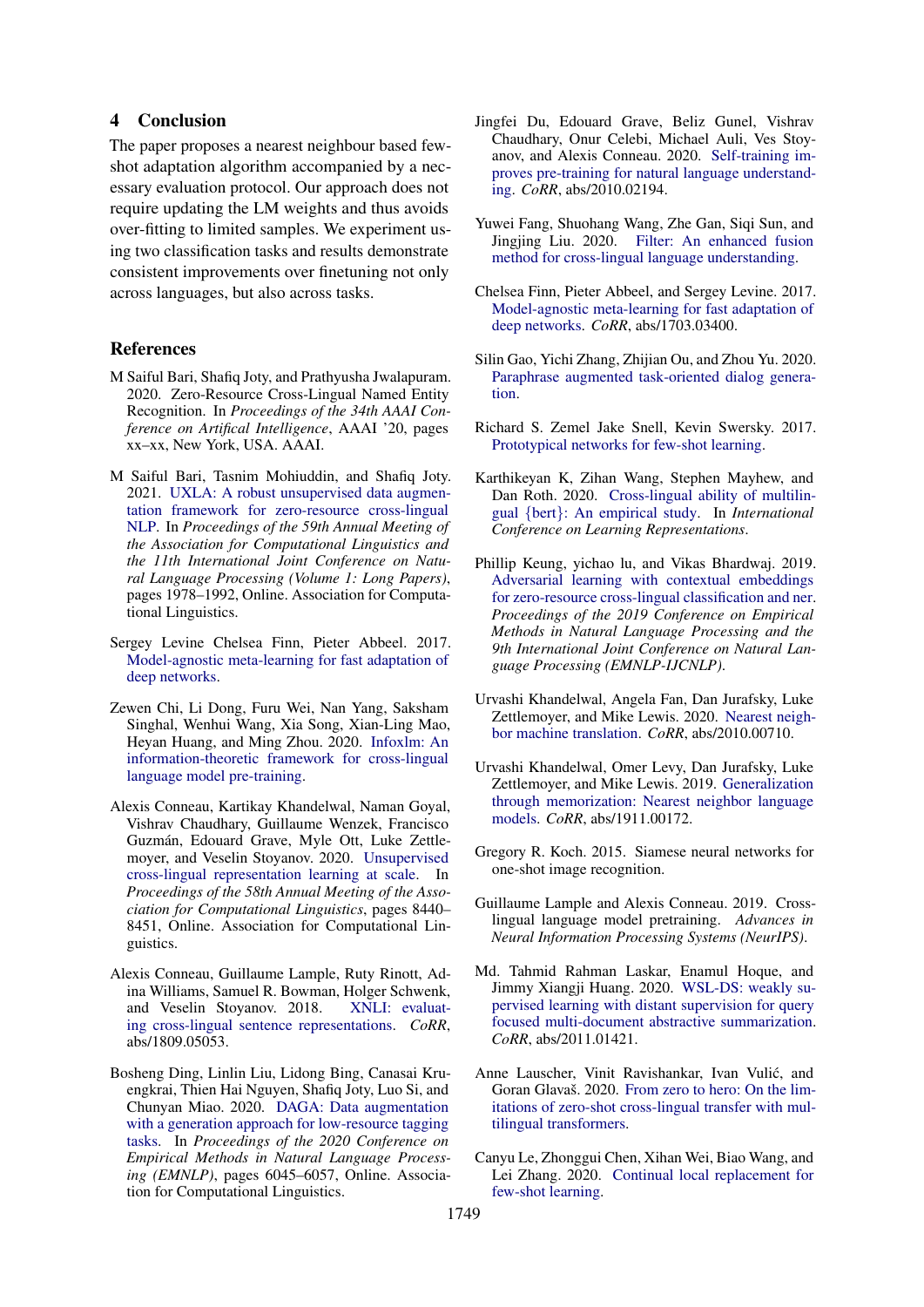- <span id="page-5-23"></span>Hongyang Li, David Eigen, Samuel Dodge, Matthew Zeiler, and Xiaogang Wang. 2019. [Finding task](http://arxiv.org/abs/1905.11116)[relevant features for few-shot learning by category](http://arxiv.org/abs/1905.11116) [traversal.](http://arxiv.org/abs/1905.11116) *CoRR*, abs/1905.11116.
- <span id="page-5-19"></span>Jinlu Liu, Liang Song, and Yongqiang Qin. 2019. [Pro](http://arxiv.org/abs/1911.10713)[totype rectification for few-shot learning.](http://arxiv.org/abs/1911.10713) *CoRR*, abs/1911.10713.
- <span id="page-5-10"></span>Linlin Liu, Bosheng Ding, Lidong Bing, Shafiq Joty, Luo Si, and Chunyan Miao. 2021. [MulDA: A](https://doi.org/10.18653/v1/2021.acl-long.453) [multilingual data augmentation framework for low](https://doi.org/10.18653/v1/2021.acl-long.453)[resource cross-lingual NER.](https://doi.org/10.18653/v1/2021.acl-long.453) In *Proceedings of the 59th Annual Meeting of the Association for Computational Linguistics and the 11th International Joint Conference on Natural Language Processing (Volume 1: Long Papers)*, pages 5834–5846, Online. Association for Computational Linguistics.
- <span id="page-5-0"></span>Fuli Luo, Wei Wang, Jiahao Liu, Yijia Liu, Bin Bi, Songfang Huang, Fei Huang, and Luo Si. 2020. [Veco: Variable encoder-decoder pre-training for](http://arxiv.org/abs/2010.16046) [cross-lingual understanding and generation.](http://arxiv.org/abs/2010.16046)
- <span id="page-5-8"></span>Tasnim Mohiuddin, M Saiful Bari, and Shafiq Joty. 2020. [LNMap: Departures from isomorphic as](https://www.aclweb.org/anthology/2020.emnlp-main.215)[sumption in bilingual lexicon induction through non](https://www.aclweb.org/anthology/2020.emnlp-main.215)[linear mapping in latent space.](https://www.aclweb.org/anthology/2020.emnlp-main.215) In *Proceedings of the 2020 Conference on Empirical Methods in Natural Language Processing (EMNLP)*, pages 2712–2723, Online. Association for Computational Linguistics.
- <span id="page-5-12"></span>Tasnim Mohiuddin, M. Saiful Bari, and Shafiq R. Joty. 2021. [AUGVIC: exploiting bitext vicinity for low](http://arxiv.org/abs/2106.05141)[resource NMT.](http://arxiv.org/abs/2106.05141) *CoRR*, abs/2106.05141.
- <span id="page-5-7"></span>Tasnim Mohiuddin and Shafiq Joty. 2020. [Unsuper](https://doi.org/10.1162/coli_a_00374)[vised Word Translation with Adversarial Autoen](https://doi.org/10.1162/coli_a_00374)[coder.](https://doi.org/10.1162/coli_a_00374) *Computational Linguistics*, 46(2):257–288.
- <span id="page-5-11"></span>Xuan-Phi Nguyen, Shafiq R. Joty, Wu Kui, and Ai Ti Aw. 2019. [Data diversification: An elegant](http://arxiv.org/abs/1911.01986) [strategy for neural machine translation.](http://arxiv.org/abs/1911.01986) *CoRR*, abs/1911.01986.
- <span id="page-5-15"></span>Farhad Nooralahzadeh, Giannis Bekoulis, Johannes Bjerva, and Isabelle Augenstein. 2020. [Zero-shot](http://arxiv.org/abs/2003.02739) [cross-lingual transfer with meta learning.](http://arxiv.org/abs/2003.02739)
- <span id="page-5-5"></span>Luis Perez and Jason Wang. 2017. [The effectiveness of](http://arxiv.org/abs/1712.04621) [data augmentation in image classification using deep](http://arxiv.org/abs/1712.04621) [learning.](http://arxiv.org/abs/1712.04621) *CoRR*, abs/1712.04621.
- <span id="page-5-4"></span>Jonas Pfeiffer, Ivan Vulic, Iryna Gurevych, and Sebas- ´ tian Ruder. 2020. [Mad-x: An adapter-based frame](http://arxiv.org/abs/2005.00052)[work for multi-task cross-lingual transfer.](http://arxiv.org/abs/2005.00052)
- <span id="page-5-3"></span>Telmo Pires, Eva Schlinger, and Dan Garrette. 2019. [How multilingual is multilingual BERT?](https://doi.org/10.18653/v1/P19-1493) In *Proceedings of the 57th Annual Meeting of the Association for Computational Linguistics*, pages 4996– 5001, Florence, Italy. Association for Computational Linguistics.
- <span id="page-5-22"></span>S. Ravi and H. Larochelle. 2017a. Optimization as a model for few-shot learning. In *ICLR*.
- <span id="page-5-17"></span>Sachin Ravi and Hugo Larochelle. 2017b. [Optimiza](http://arxiv.org/abs/1703.03400)[tion as a model for few-shot learning.](http://arxiv.org/abs/1703.03400) *ICLR*, abs/1703.03400.
- <span id="page-5-14"></span>Adam Santoro, David Raposo, David G. T. Barrett, Mateusz Malinowski, Razvan Pascanu, Peter W. Battaglia, and Timothy P. Lillicrap. 2017. [A sim](http://arxiv.org/abs/1706.01427)[ple neural network module for relational reasoning.](http://arxiv.org/abs/1706.01427) *CoRR*, abs/1706.01427.
- <span id="page-5-9"></span>Rico Sennrich, Barry Haddow, and Alexandra Birch. 2015. [Improving neural machine translation models](http://arxiv.org/abs/1511.06709) [with monolingual data.](http://arxiv.org/abs/1511.06709) *CoRR*, abs/1511.06709.
- <span id="page-5-18"></span>Jake Snell, Kevin Swersky, and Richard S. Zemel. 2017. [Prototypical networks for few-shot learning.](http://arxiv.org/abs/1703.05175) *CoRR*, abs/1703.05175.
- <span id="page-5-13"></span>Oriol Vinyals, Charles Blundell, Timothy P. Lillicrap, Koray Kavukcuoglu, and Daan Wierstra. 2016. [Matching networks for one shot learning.](http://arxiv.org/abs/1606.04080) *CoRR*, abs/1606.04080.
- <span id="page-5-16"></span>Zhiguo Wang, Wael Hamza, and Linfeng Song. 2017. [k-nearest neighbor augmented neural networks for](http://arxiv.org/abs/1708.07863) [text classification.](http://arxiv.org/abs/1708.07863) *CoRR*, abs/1708.07863.
- <span id="page-5-20"></span>Adina Williams, Nikita Nangia, and Samuel Bowman. 2018. [A broad-coverage challenge corpus for sen](http://aclweb.org/anthology/N18-1101)[tence understanding through inference.](http://aclweb.org/anthology/N18-1101) In *Proceedings of the 2018 Conference of the North American Chapter of the Association for Computational Linguistics: Human Language Technologies, Volume 1 (Long Papers)*, pages 1112–1122. Association for Computational Linguistics.
- <span id="page-5-2"></span>Shijie Wu and Mark Dredze. 2019. [Beto, bentz, be](https://doi.org/10.18653/v1/D19-1077)[cas: The surprising cross-lingual effectiveness of](https://doi.org/10.18653/v1/D19-1077) [BERT.](https://doi.org/10.18653/v1/D19-1077) In *Proceedings of the 2019 Conference on Empirical Methods in Natural Language Processing and the 9th International Joint Conference on Natural Language Processing (EMNLP-IJCNLP)*, pages 833–844, Hong Kong, China. Association for Computational Linguistics.
- <span id="page-5-6"></span>Jiateng Xie, Zhilin Yang, Graham Neubig, Noah A. Smith, and Jaime Carbonell. 2018. [Neural cross](https://doi.org/10.18653/v1/D18-1034)[lingual named entity recognition with minimal re](https://doi.org/10.18653/v1/D18-1034)[sources.](https://doi.org/10.18653/v1/D18-1034) In *Proceedings of the 2018 Conference on Empirical Methods in Natural Language Processing*, pages 369–379, Brussels, Belgium. Association for Computational Linguistics.
- <span id="page-5-1"></span>Linting Xue, Noah Constant, Adam Roberts, Mihir Kale, Rami Al-Rfou, Aditya Siddhant, Aditya Barua, and Colin Raffel. 2020. [mt5: A massively multilin](http://arxiv.org/abs/2010.11934)[gual pre-trained text-to-text transformer.](http://arxiv.org/abs/2010.11934)
- <span id="page-5-21"></span>Yuan Zhang, Jason Baldridge, and Luheng He. 2019. [PAWS: Paraphrase adversaries from word scram](https://doi.org/10.18653/v1/N19-1131)[bling.](https://doi.org/10.18653/v1/N19-1131) In *Proceedings of the 2019 Conference of the North American Chapter of the Association for Computational Linguistics: Human Language Technologies, Volume 1 (Long and Short Papers)*, pages 1298–1308, Minneapolis, Minnesota. Association for Computational Linguistics.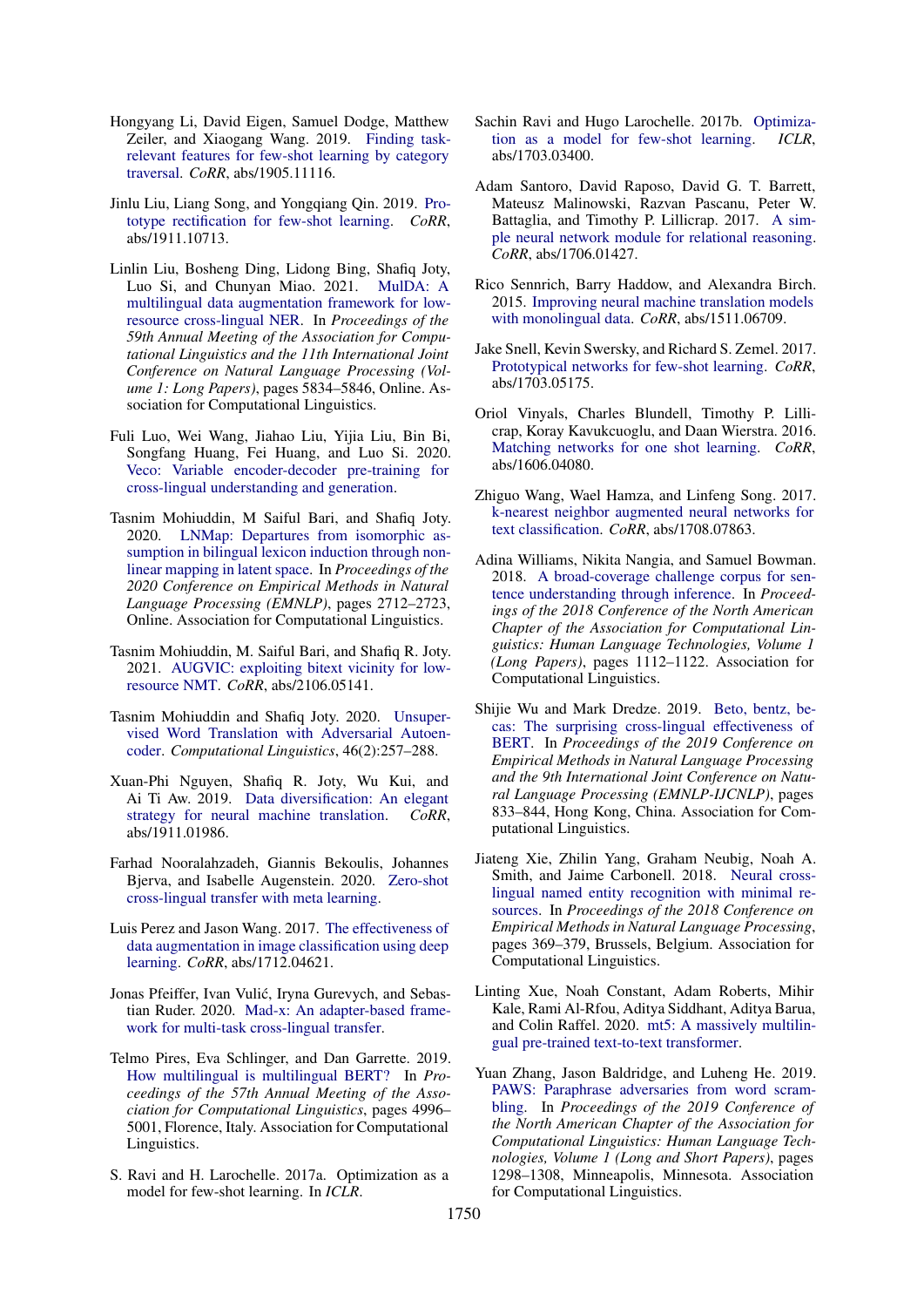<span id="page-6-0"></span>Imtiaz Masud Ziko, Jose Dolz, Eric Granger, and Ismail Ben Ayed. 2020. [Laplacian regularized few](http://arxiv.org/abs/2006.15486)[shot learning.](http://arxiv.org/abs/2006.15486)

# A Appendices

### A.1 Decision choice for Episodic Testing

In the traditional testing framework, we sample a batch from the dataset and calculate the batch's prediction. Finally, accumulate all the predictions to calculate the score of the evaluation metric. However, Few-shot experiments are quite unpredictable because of the following two reasons,

• Support set: Per class sampling strategy of the support set is random. In a few shot experiments, we perform inference on the test dataset utilizing support-samples. For a different support set, the prediction may vary drastically. However, taking few samples (ie., 10 out of 2500 or 15 out of 2000) and doing experiments 5-10 times doesn't reflect the true potential of a few-shot algorithm.



Figure 1: For a same query set result varies because of different support set.

• Transductive inference: On the contrary, for a few shot experiments, algorithms often perform transductive inference. In transductive inference, predictions may vary based on the combination of the query samples. Hence it is challenging to benchmark the few shot algorithms with the traditional testing framework.

In Episodic testing, we randomly sample a query set and support set from the dataset and perform few-shot experiments. We perform the experiments until we get a low confidence-interval (95%). In this way, we may iterate over the test dataset 5- 10 times more. However, it is not affected by the above problems mentioned and can benchmark any few-shot algorithm properly.

### A.2 Extended Dataset

XNLI We use XNLI dataset [\(Conneau et al.,](#page-4-20) [2018\)](#page-4-20) which extends the MultiNLI dataset [\(Williams et al.,](#page-5-20) [2018\)](#page-5-20) to 15 languages. MultiNLI dataset contains sentences from 10 different genres. The objective is to identify if a *premise* entails with the *hypothesis*. It is a crowd sourced 3-class classification dataset covering 14 languages that have been translated from English. These locales include French (fr), Spanish (es), German (de), Greek (el), Bulgarian (bg), Russian (ru), Turkish (tr), Arabic (a), Vietnamese (vi), Thai (th), Chinese (zh), Hindi (hi), Swahili (sw), and Urdu (ur). It comes with human translated dev and test splits. The dataset is balanced and contains 392702, 2490 and 5010 numbers of train, dev and test instance for each of the language, respectively.

PAWSX Given a pair of sentences, the objective of PAWS (Paraphrase Adversaries from Word Scrambling) [\(Zhang et al.,](#page-5-21) [2019\)](#page-5-21) is to classify if the pair is a paraphrase or not. PAWS-X dataset contains six topologically different languages that have been machine translated from English. These include French (fr), Spanish (es), German (de), Korean (ko), Japanese (ja), and Chinese (zh). Similar to XNLI, it also comes with human translated dev and test split.

Challenges Both datasets posses different challenges. NLI task requires rich and a high level of factual understanding of the text. The PAWS task, on the other hand, contains pairs of sentences that usually have a high lexical overlap and may/may not be paraphrases. We use *accuracy* as the evaluation metric for both datasets.

10 Shot results For reference we have added 10 shot experiment for XNLI and PAWSX dataset with same setup as Table 1 and Table 2 of main paper.

# A.3 Hyperparameters and Resource **Description**

We used 8 V100 GPUs (amazon *p3.16xlarge*) to run all experiments. The hyper-parameters of the best performing model are enlisted in Table [6.](#page-8-1) In the pretrained language model finetuning, We use (1e-5, 3e-5, 5e-5, 7.5e-6 ,5e-6) boundary values to search for proper learning rate.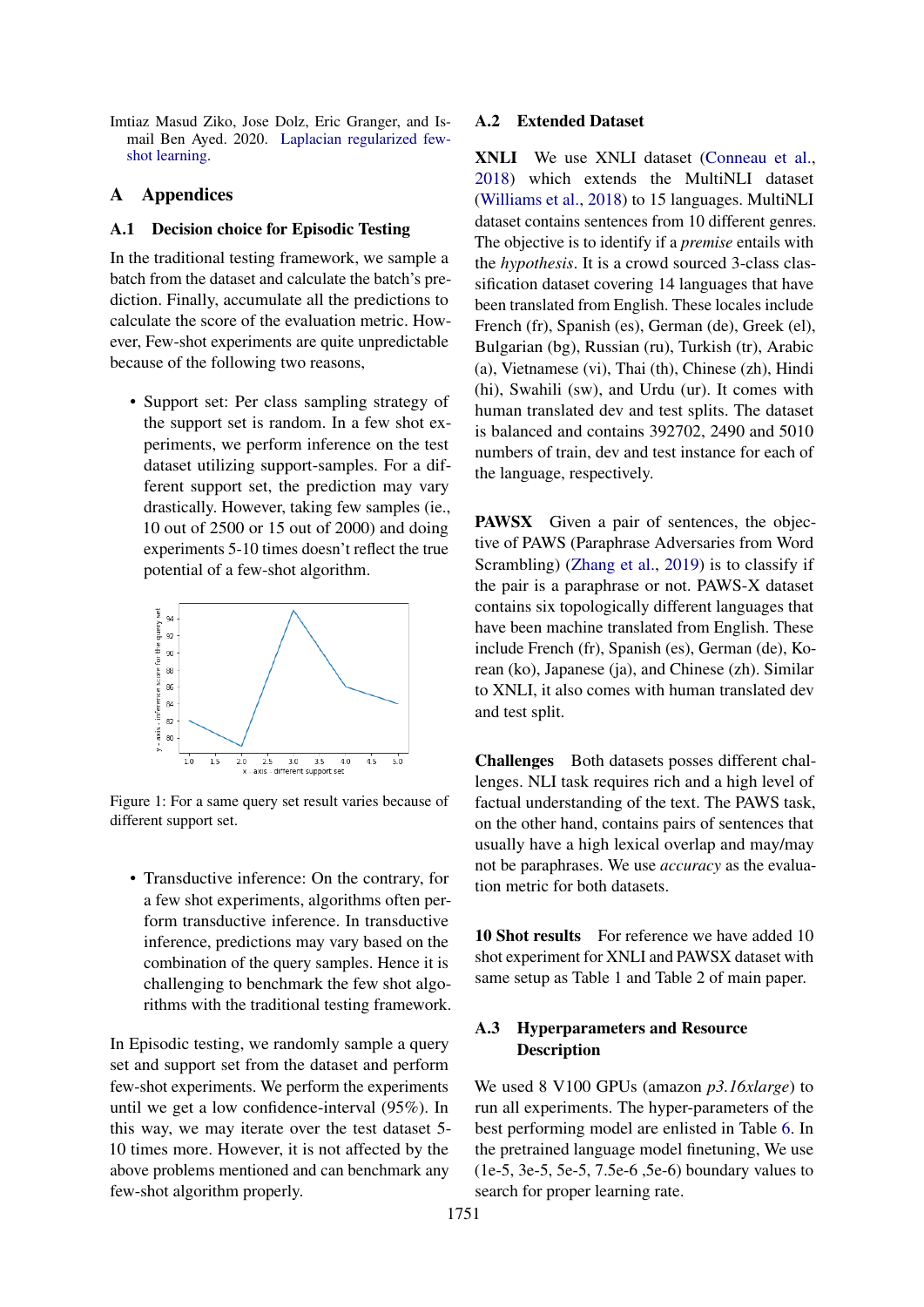

Figure 2: Training flow diagram of nearest neighbour few-shot learning for cross-lingual NLP. In the Pre-training Step we train a language model  $\theta_{lm}$  on the source language (en) data  $(\mathcal{X}_{src}, \mathcal{Y}_{src})$  to get  $\theta_{\mathcal{T}_s}^{src}$ . In Few-Shot **Inference Step**, we apply forward propagation on the  $\theta_{\tau_s}^{src}$  model using support input samples  $\hat{\mathcal{X}}_s$  and  $\hat{\mathcal{X}}_q$  and get the latent representations  $X_s$  and  $Y_s$ . Using  $X_s$ , we apply normalization and calculate  $m_c$ . We then use both  $X_s$ and  $X_q$ , and compute the unary term  $a_q$ , which in turn gives the label distribution of the query samples (see in Alg. Few Shot Inference. line #14-15 ).

### Algorithm 2 Episodic Testing

**Input:** Model  $\theta_{\tau_s}^{src}$  trained using the source language, transductive parameter  $\lambda$ , mean representation of train/dev samples  $m_s$ , a threshold value  $eps$ , a multiplier  $\tau$ , input data (C-way-N-shot)

|     | <b>Output:</b> Average $\bar{s}$ score and the confidence interval $\partial$                                                                           |                                                   |
|-----|---------------------------------------------------------------------------------------------------------------------------------------------------------|---------------------------------------------------|
|     | 1: $s_e = \phi$                                                                                                                                         | $\triangleright$ score list for all the episodes. |
|     | 2: for $e \in [1 : totEpisode]$ do                                                                                                                      |                                                   |
| 3:  | $/*$ Random sampling $*/$                                                                                                                               |                                                   |
| 4:  | /* Randomly select C number of classes */                                                                                                               |                                                   |
| 5:  | $MetaClass = SelectRandomClasses(C)$                                                                                                                    |                                                   |
| 6:  | $/\star$ bs = Batch Size $\star$ /                                                                                                                      |                                                   |
| 7:  | $\mathcal{X}_s, \mathcal{Y}_s$ = SupportIterator.next(bs=(C-way-N shot))                                                                                | $\triangleright$ Iterator $\in$ MetaClass.        |
| 8:  | $\mathcal{X}_a$ = QueryIterator.next(bs=(C-way- $N \times \tau$ shot))                                                                                  | $\triangleright$ Iterator $\in$ MetaClass.        |
| 9:  | /* Perform Inference using Respective few-shot algorithm. */                                                                                            |                                                   |
| 10: | $\mathcal{Y}_q$ = FewShotInference( $\theta_{\mathcal{T}_s}^{src}$ , $(\mathcal{X}_s, \mathcal{Y}_s)$ , $(\mathcal{X}_q)$ , $\lambda$ , $m_s$ , $eps$ ) | $\triangleright$ Using Alg. Few Shot Inference.   |
| 11: | $s = \text{CalcScore}(\mathcal{Y}_a)$                                                                                                                   |                                                   |
| 12: | $s_e = s_e \cup \{s\}$                                                                                                                                  |                                                   |
|     | 13: $\bar{s}$ , $\partial$ = Average(s <sub>e</sub> ), ConfidenceInterval(s <sub>e</sub> )                                                              |                                                   |
|     | 14: Return $\bar{s}$ , $\partial$                                                                                                                       |                                                   |

<span id="page-7-0"></span>

| Exp. Type                                                       | Resource         | fr   | <b>es</b> | de   | el   | bg   | ru        | tr             | ar   | VÌ   | th   | zh   | hi   | <b>SW</b> | ur        | avg    |
|-----------------------------------------------------------------|------------------|------|-----------|------|------|------|-----------|----------------|------|------|------|------|------|-----------|-----------|--------|
| $\theta_{\tau}^{src}$ = Finetuned-XLM-R-large with XNLI dataset |                  |      |           |      |      |      |           |                |      |      |      |      |      |           |           |        |
| Zero-Shot                                                       | en               | 83.1 | 84.8      | 83.0 | 82.1 | 83.3 | 80.2      | 78.9           | 78.7 | 80.1 | 78.1 | 79.5 | 76.7 | 72.5      | 73.O      | - 79.6 |
| NN                                                              | $en + fs - 3.10$ | 83.4 | 85.0      | 83.1 | 82.5 | 83.8 | 80.9      | 79.5           | 79.8 | 80.8 | 79.2 | 80.3 | 77.4 | 72.9      | 74.0      | 80.2   |
| +proto-rect                                                     | $en + fs - 3.10$ | 83.8 | 85.3      | 83.6 | 82.8 | 84.1 | 81.2      | 79.9           | 80.4 | 81.3 | 79.6 | 80.7 | 78.1 | 73.6      | 74.7      | -80.6  |
| $+norm$                                                         | $en + fs - 3.10$ | 83.5 | 85.0      | 83.2 | 82.6 | 83.8 | 81.1      | 79.6           | 79.8 | 81.0 | 79.3 | 80.3 | 77.5 | 73.O      | 74.0      | -80.3  |
| +norm+proto-rect                                                | $en + fs - 3.10$ | 83.8 | 85.2      | 83.6 | 82.8 |      | 84.2 81.4 | 80.0           | 80.4 | 81.4 | 79.7 | 80.7 | 78.1 | 73.5      | 74.6 80.7 |        |
| Fine-tuning (full)                                              | $en + fs - 3.10$ | 83.2 | 84.5      | 82.9 | 82.5 | 83.7 | 81.2      | 79.5           | 79.8 | 80.8 | 78.9 | 80.5 | 77.3 | 72.6      | 74.2 80.1 |        |
| Fine-tuning (head)                                              | $en + fs - 3.10$ | 83.3 | 85.0      | 83.2 | 82.4 | 83.5 |           | 80.6 79.2 79.4 |      | 80.5 | 78.6 | 79.9 | 77.2 | 72.8      | 73.6 79.9 |        |

Table 4: 10-shot XNLI accuracy results across 14 languages with average improvements for each of the methods. All the confidence interval is less than .07 in the experiments.

### B Reproducibility Settings and Notes

- $transforms_{4.6.0}$
- Average runtime: See table 7.
- python<sub>3.6.13</sub>.  $Python_{1.7.1}$ ,  $CUDA_{10.2}$ ,  $cuDNN$ 7605